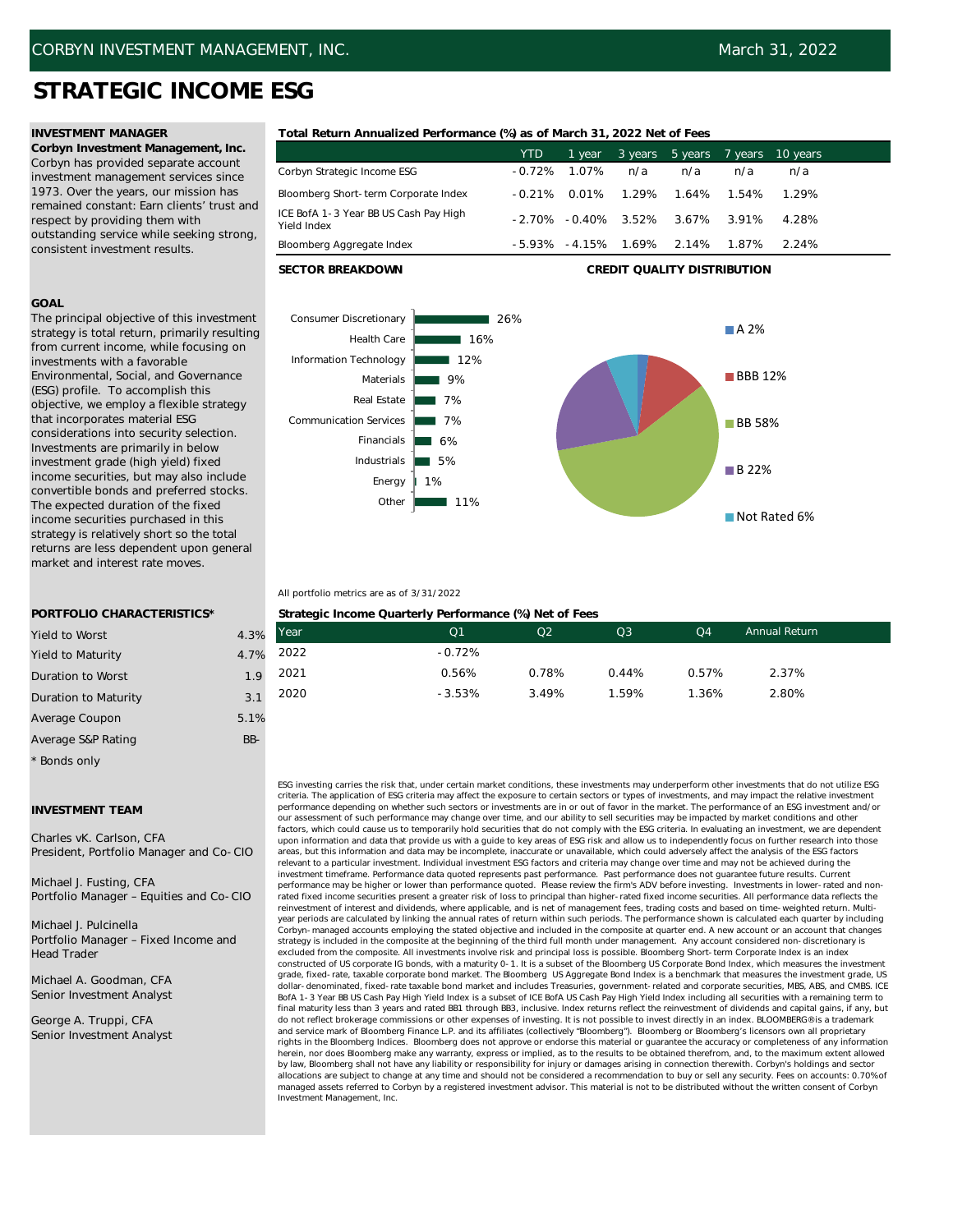## CORBYN INVESTMENT MANAGEMENT, INC. STRATEGIC INCOME ESG March 31, 2022

| <b>STRATEGY BASICS</b>    |            | <b>TEN LARGEST HOLDINGS</b>    |
|---------------------------|------------|--------------------------------|
| <b>Strategy Inception</b> | 12/31/2019 | Cleveland-Cliffs Inc. 5.875% D |
| <b>Composite Assets</b>   | 17.3m      | Genworth Holdings 4.800% Dr    |
| <b>Total Firm Assets</b>  | \$1,068m   | Teleflex Inc. 4.625% Due 11-1  |

Bill White bwhite@greenspringfund.com 410-307-1512

Todd B. Garliss tbgarliss@greenspringfund.com 410-307-1514

## **SNAPSHOT**

Corbyn's ESG strategy is focused on minimizing environmental, social, and governance related risk through an integrated combination of fundamental credit analysis and ESG data. Portfolio contruction is driven by in-depth bottoms-up analysis of individual issuers, designed to identify and invest with ESG leaders in their respective industries. We focus on businesses and management teams with a strong track record and a commitment to sustainable business practices, limiting environmental impacts and maintaining strong social and corporate governance policies. We also seek to invest in low impact industries, where ESG related risks are minimal and well controlled.

The US High Yield corporate bond market has seen an increased focus on ESG, with limited issuance of various labeled bonds. We continue to focus on the profile of the entire issuing entity rather than on labels of specific issues. Our belief is that a holistic market focus will provide advantageous access to capital for businesses exhibiting limited ESG related risk profiles.

Lutherville, MD 21093 www.corbyn.com 410-832-5500 Corbyn Investment Management 2330 W. Joppa Rd, Suite 108

| <b>STRATEGY BASICS</b>    |            | TEN LARGEST HOLDINGS                         |                                                    |      |
|---------------------------|------------|----------------------------------------------|----------------------------------------------------|------|
| <b>Strategy Inception</b> | 12/31/2019 | Cleveland-Cliffs Inc. 5.875% Due 06-01-27    | 3.8% Sally Holdings 5.625% Due 12-01-25            | 2.9% |
| <b>Composite Assets</b>   | 17.3m      | Genworth Holdings 4.800% Due 02-15-24        | 3.0% Crown Amer/Cap Corp. VI 4.750% Due 02-01-26   | 2.9% |
| <b>Total Firm Assets</b>  | \$1,068m   | Teleflex Inc. 4.625% Due 11-15-27            | 2.9% NortonLifeLock Inc. 3.950% Due 06-15-22       | 2.9% |
|                           |            | Hilton Worldwide Fin LLC 4.875% Due 04-01-27 | 2.9% OneMain Finance Corp. 8.875% Due 06-01-25     | 2.9% |
| <b>SALES TEAM</b>         |            | Encompass Health Corp. 5.750% Due 09-15-25   | 2.9% Blackstone Mortgage Trust 4.375% Due 05-05-22 | 2.9% |
| Bill White                |            |                                              |                                                    |      |



This chart illustrates the performance of a hypothetical \$500,000 investment in a Strategic Income ESG account since 3/31/2020, net of Corbyn management fees and based on a<br>time weighted rate of return. The total value inc custodial fees. This chart does not imply any future performance.





ESG investing carries the risk that, under certain market conditions, these investments may underperform other investments that do not utilize ESG criteria. The application of ESG criteria may affect the exposure to certain sectors or types of investments, and may impact the relative investment performance depending on whether such sectors or investments are in or out of favor in the market. The performance of an ESG investment and/or our assessment of such performance may change over time, and our ability to sell securities may be impacted by market conditions and other factors, which could cause us to temporarily hold securities that do not comply with the ESG criteria. In evaluating an investment, we are dependent upon information and data that provide us with a guide to key areas of ESG risk and allow us to independently focus on further research into those areas, but this information and data may be incomplete, inaccurate or unavailable, which could adversely affect the analysis of the ESG factors relevant to a particular investment. Individual investment ESG factors and criteria may change over time and may not be achieved during the investment timeframe. Performance data quoted represents past performance. Past performance does not guarantee future results. Current performance may be higher or lower than performance quoted. Please review the<br>firm's ADV before investing. Investments in lower-rated and non-rated f fixed income securities. All performance data reflects the reinvestment of interest and dividends, where applicable, and is net of management fees, trading costs and based on time-weighted return. Multi-year periods are calculated by linking the annual rates of return within such periods. The performance shown is calculated each quarter by including Corbyn-managed accounts employing the stated objective and included in the composite at quarter end. A new account or an account that changes strategy is included in the composite at the beginning of the third full month under management. Any account considered non-discretionary is excluded from the composite. All investments involve risk and principal loss is possible. Bloomberg Short-term Corporate Index is an index constructed of US corporate IG bonds, with a maturity 0-1. It is a subset of the Bloomberg US Corporate Bond Index, which measures the<br>investment grade, fixed-rate, taxable corporate bond market. The Bloo US dollar-denominated, fixed-rate taxable bond market and includes Treasuries, government-related and corporate securities, MBS, ABS, and CMBS. ICE BofA 1-3 Year BB US Cash Pay High Yield Index is a subset of ICE BofA US Cash Pay High Yield Index including all securities with a remaining term to final maturity less than 3 years and rated BB1 through BB3, inclusive. Index returns reflect the reinvestment of dividends and capital gains, if any, but do not reflect brokerage commissions or other expenses of investing. It is not possible to invest directly in an index. BLOOMBERG® is a trademark and service mark of Bloomberg Finance L.P. and its affiliates (collectively "Bloomberg"). Bloomberg or Bloomberg's licensors own all proprietary rights in the Bloomberg Indices. Bloomberg does not approve or endorse this material or guarantee the accuracy or completeness of any information herein, nor does Bloomberg make any warranty, express or implied, as to the results to be obtained therefrom, and, to the maximum extent allowed by law, Bloomberg shall not have any liability or responsibility for injury or damages arising in connection therewith. Corbyn's holdings and sector allocations are subject to change at any time and should not be considered a recommendation to buy or sell any security. Fees on accounts: 0.70% of managed assets referred to Corbyn by a registered investment advisor. This material is not to be distributed without the written consent of Corbyn Investment Management, Inc.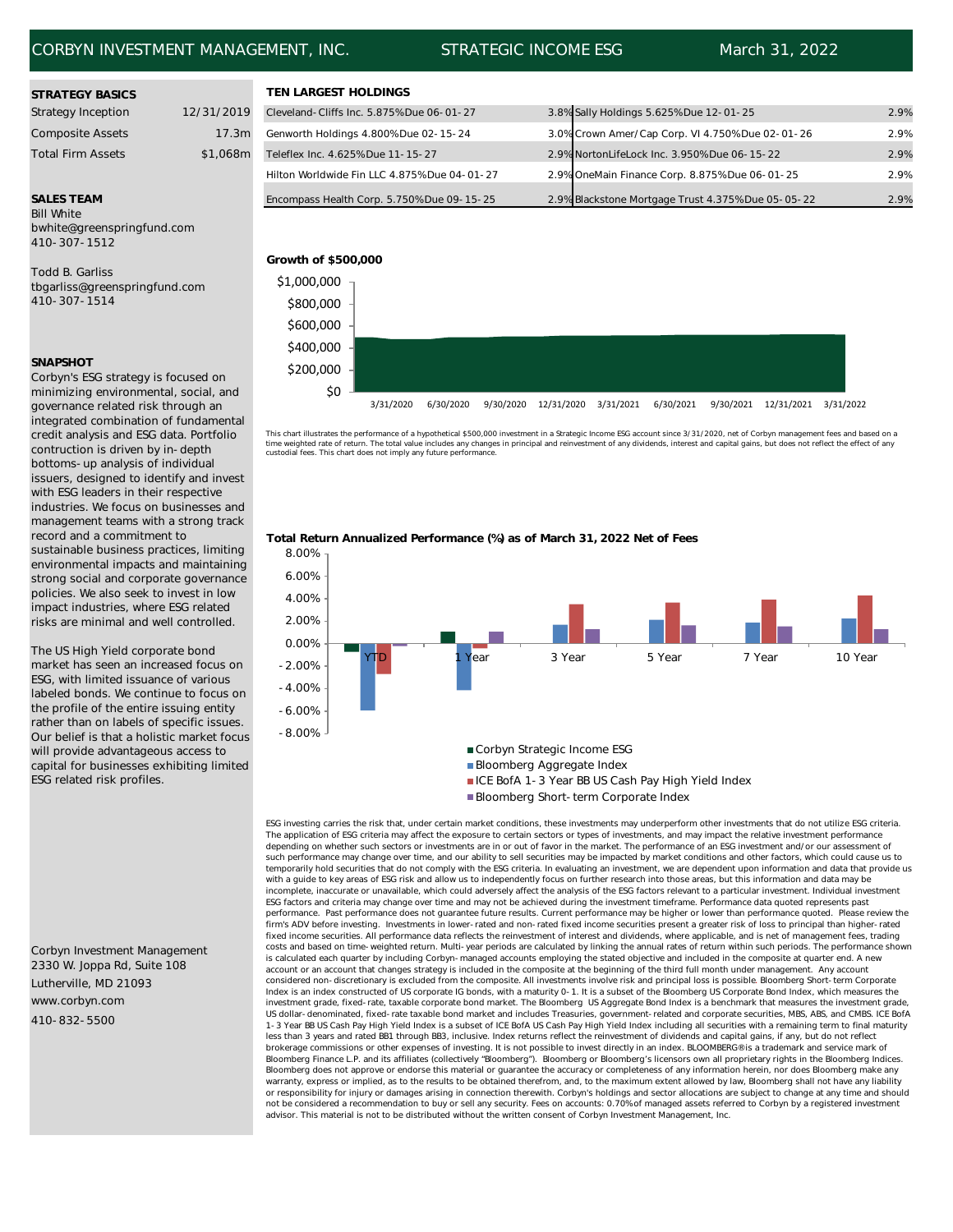# **CORBYN INVESTMENT MANAGEMENT, INC. STRATEGIC INCOME ESG COMPOSITE GIPS COMPOSITE REPORT**

|            | <b>Total Firm</b> | <b>Composite</b> |                 | <b>Composite Returns</b> |            |                  |                   |                  |                  |
|------------|-------------------|------------------|-----------------|--------------------------|------------|------------------|-------------------|------------------|------------------|
|            | <b>Assets</b>     | <b>Assets</b>    | <b>Number</b>   |                          |            |                  |                   | <b>Composite</b> | <b>Benchmark</b> |
| Year       | (USD)             | (USD)            | <b>of</b>       |                          |            | <b>Benchmark</b> | <b>Composite</b>  | 3 Yr Std         | 3 Yr Std         |
| <b>End</b> | (Millions)        | (Millions)       | <b>Accounts</b> | <b>Gross</b>             | <b>Net</b> | <b>Returns</b>   | <b>Dispersion</b> | <b>Dev</b>       | Dev              |
| 2021       | 1024.80           | 16.95            | 24              | 3.03%                    | 2.37%      | 0.32%            | 0.04%             | N/A <sup>1</sup> | N/A <sup>1</sup> |
| 2020       | 914.44            | 10.19            | 18              | 3.47%                    | 2.80%      | 1.62%            | N/A <sup>2</sup>  | N/A <sup>1</sup> | N/A <sup>1</sup> |

**N/A1 – The three-year annualized standard deviation is not presented for periods before 36 months of data is available.** 

**N/A2 – Information is not statistically meaningful due to an insufficient number of portfolios in the composite for the entire year.** 

*Strategic Income ESG Composite: The principal objective of this investment strategy is total return, primarily resulting from current income, while focusing on investments with a favorable Environmental, Social, and Governance (ESG) profile. To accomplish this objective, we employ a flexible strategy that incorporates material ESG considerations into security selection. Investments are primarily in below investment grade (high yield) fixed income securities, but may also include convertible bonds and preferred stocks. The expected duration of the fixed*  income securities purchased in this strategy is relatively short so the total returns are less dependent upon general *market and interest rate moves. Fixed income securities are subject to interest rate risk that could influence the value of investments. This composite is compared against the Bloomberg Short-Term Corporate Index. Prior to*  January 1, 2022, the composite was compared against the Bloomberg US High Yield 1-3 Ba Total Return Index. The *Strategic Income ESG composite was created January 2020 and incepted January 2020.* 

Corbyn Investment Management, Inc. ("Corbyn") is a registered investment adviser with United States Securities and Exchange Commission in accordance with the Investment Adviser Act of 1940. The firm's full list of composite and broad distribution pooled funds is available upon request.

Corbyn claims compliance with the Global Investment Performance Standards (GIPS®) and has prepared and presented this report in compliance with the GIPS standards. Corbyn has been independently verified for the periods January 1, 2008 through June 30, 2021. The verification report is available upon request.

A firm that claims compliance with the GIPS standards must establish policies and procedures for complying with all the applicable requirements of the GIPS standards. Verification provides assurance on whether the firm's policies and procedures related to composite and pooled fund maintenance, as well as the calculation, presentation, and distribution of performance, have been designed in compliance with the GIPS standards and have been implemented on a firm-wide basis. Verification does not provide assurance on the accuracy of any specific performance report.

GIPS® is a registered trademark of CFA Institute. CFA Institute does not endorse or promote this organization, nor does it warrant the accuracy or quality of the content contained herein.

Results are based on fully discretionary accounts under management, including those accounts no longer with the firm. Composite and benchmark performance are presented net of foreign withholding taxes on dividends, interest income, and capital gains. Past performance is not indicative of future results.

The U.S Dollar is the currency used to express performance. Returns are presented gross and net of management fees and include reinvestment of all income. Net of fee returns are reduced by trading costs and the portfolio's actual investment management fee. Composite dispersion is measured by the asset-weighted standard deviation of annual gross returns of those portfolios included in the composite for the full year. The 3-year annualized standard deviation measures the variability of the composite gross returns and benchmark returns over the preceding 36-month period. Policies for valuing portfolios, calculating performance, and preparing GIPS Reports are available upon request.